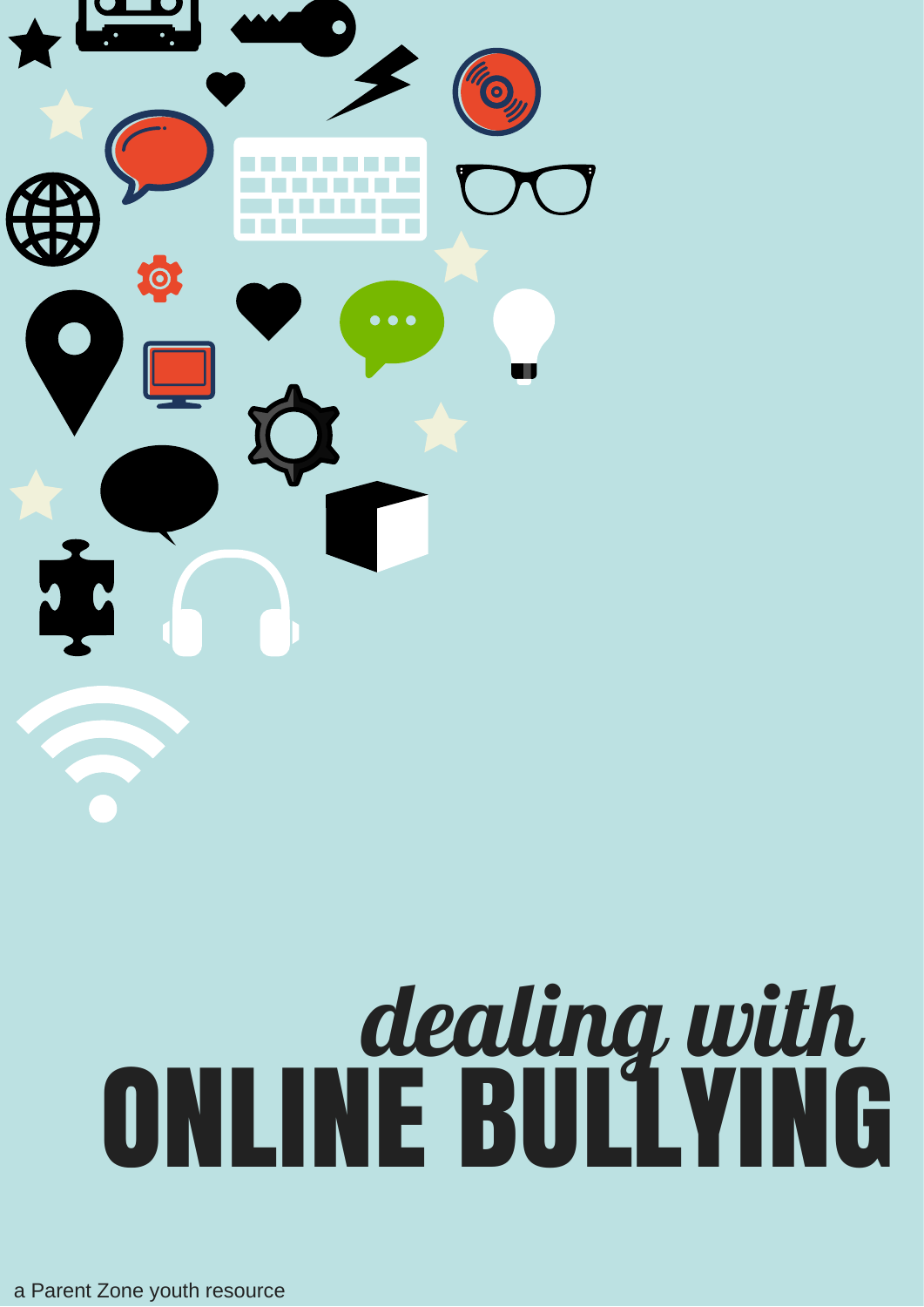## WHAT is bullying?

**Repeated** actions meant to **hurt** someone, physically or emotionally.

**ONLINE** this could mean:

Making hurtful comments, sharing private pictures, spreading rumours, pretending to be someone you're not, making threats, harassing or trolling someone

and **more.**

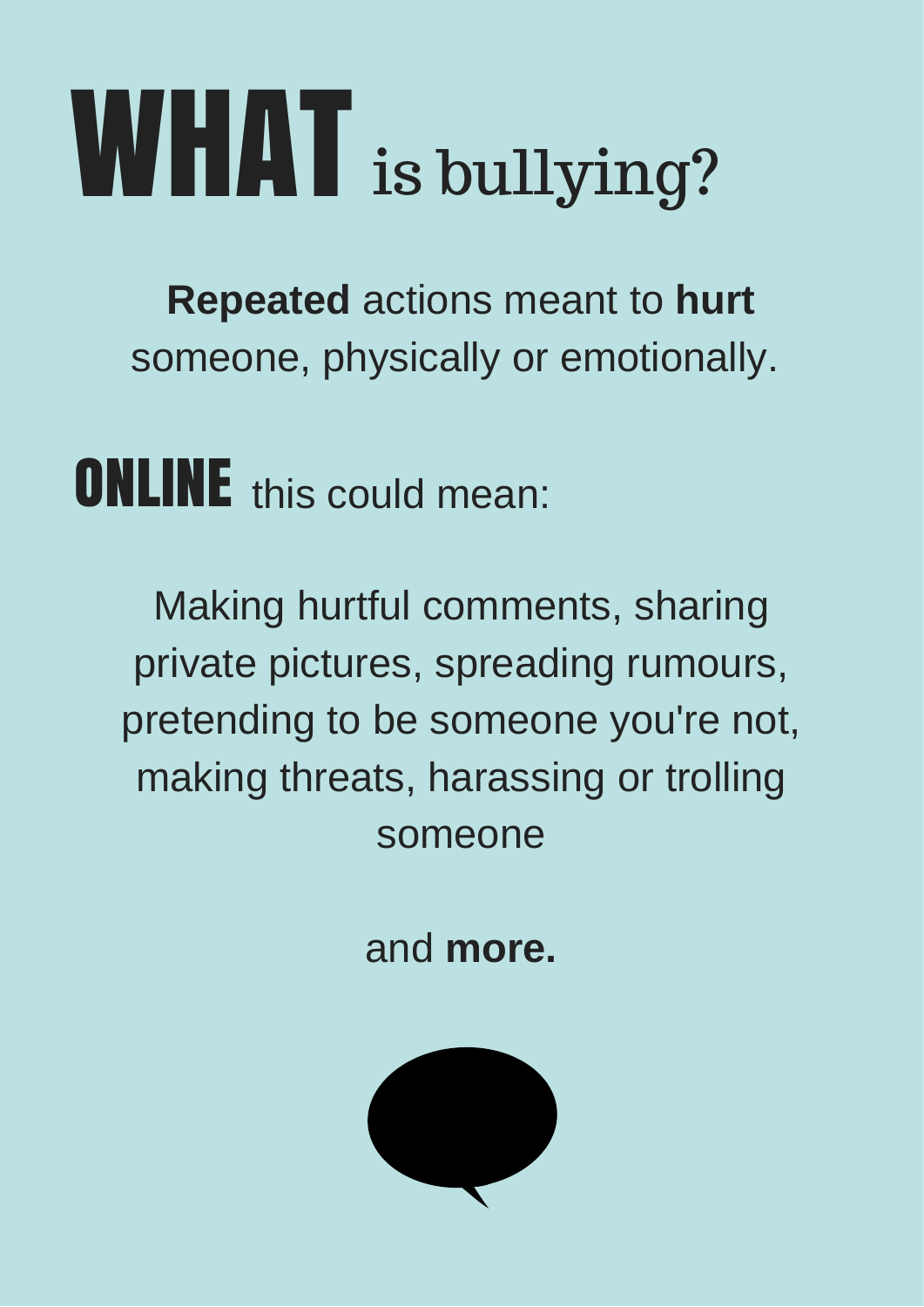## WHY does it happen?

There are **lots** of reasons that people bully others. Some of them are:

Wanting to **fit in.**





To keep from getting bullied **themselves.**

Pressure from **friends.**



They're not **happy** with how things are going.

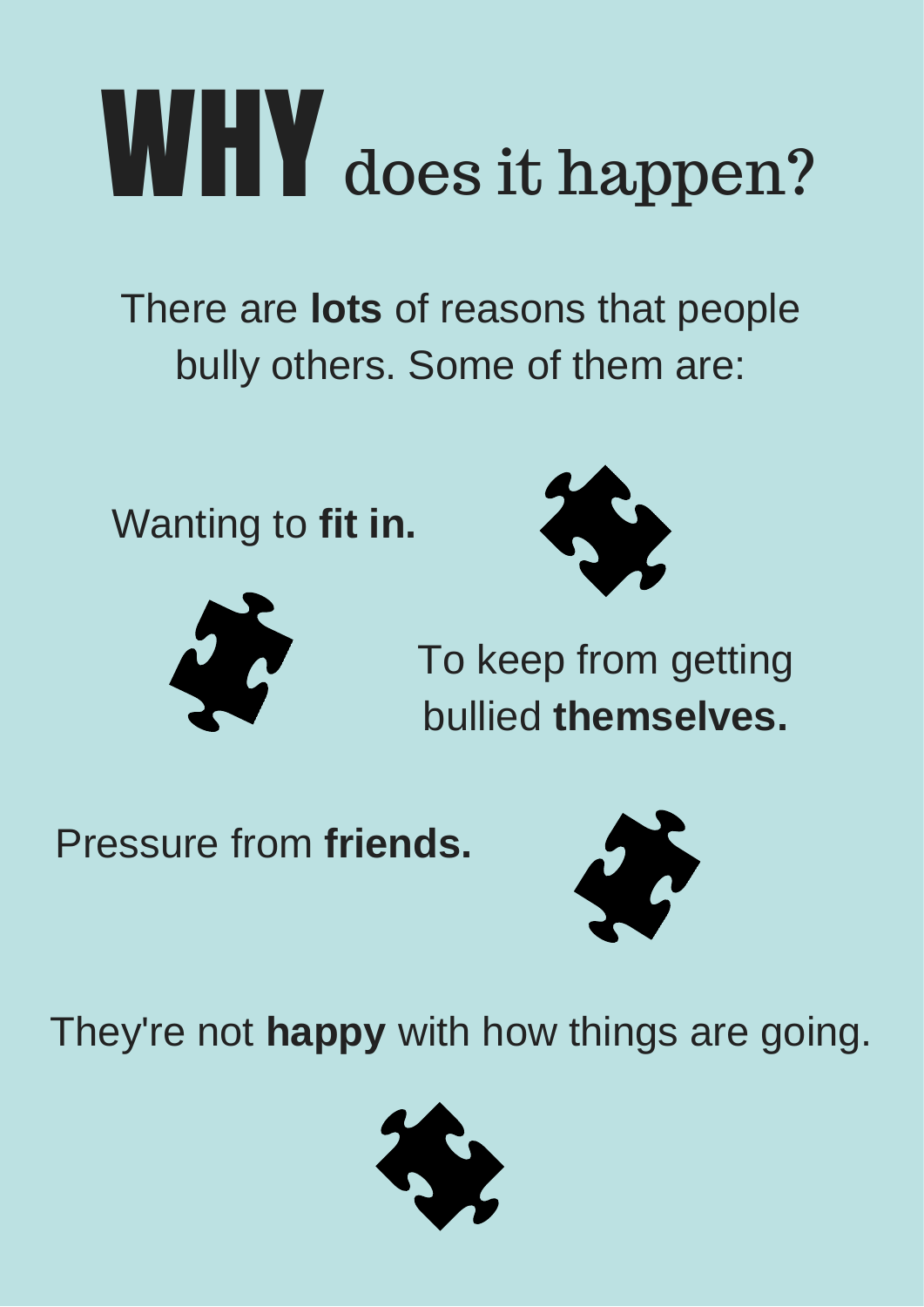### WHO gets bullied?

**Anyone** can end up getting bullied and it's **not** your fault if it happens to you.

Sometimes people get bullied because they seem **different** in some way.

LGBT people are more likely to be bullied, for example. So are people with disabilities.

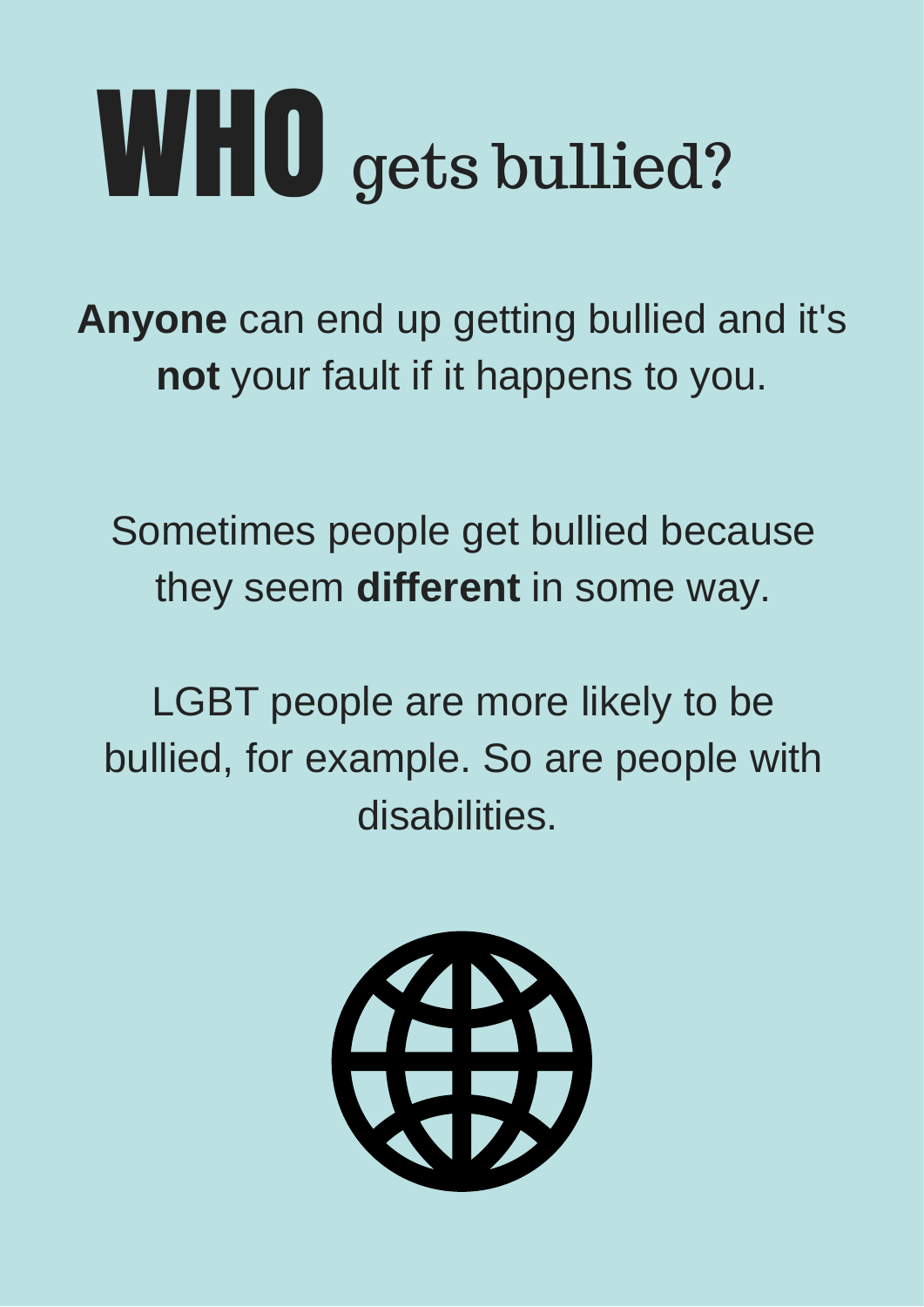## WHAT can you do?

It's not **easy** to deal with online bullying, but these tips should **help.**

Keep a record of what's going on and when it happens.

Take screenshots of any messages before deleting them - this way you'll have evidence.

Block and report the bully to any sites or apps they're using.

Check your privacy settings and change your passwords.

Make sure you **tell** someone you trust - like a parent, teacher, brother or sister.

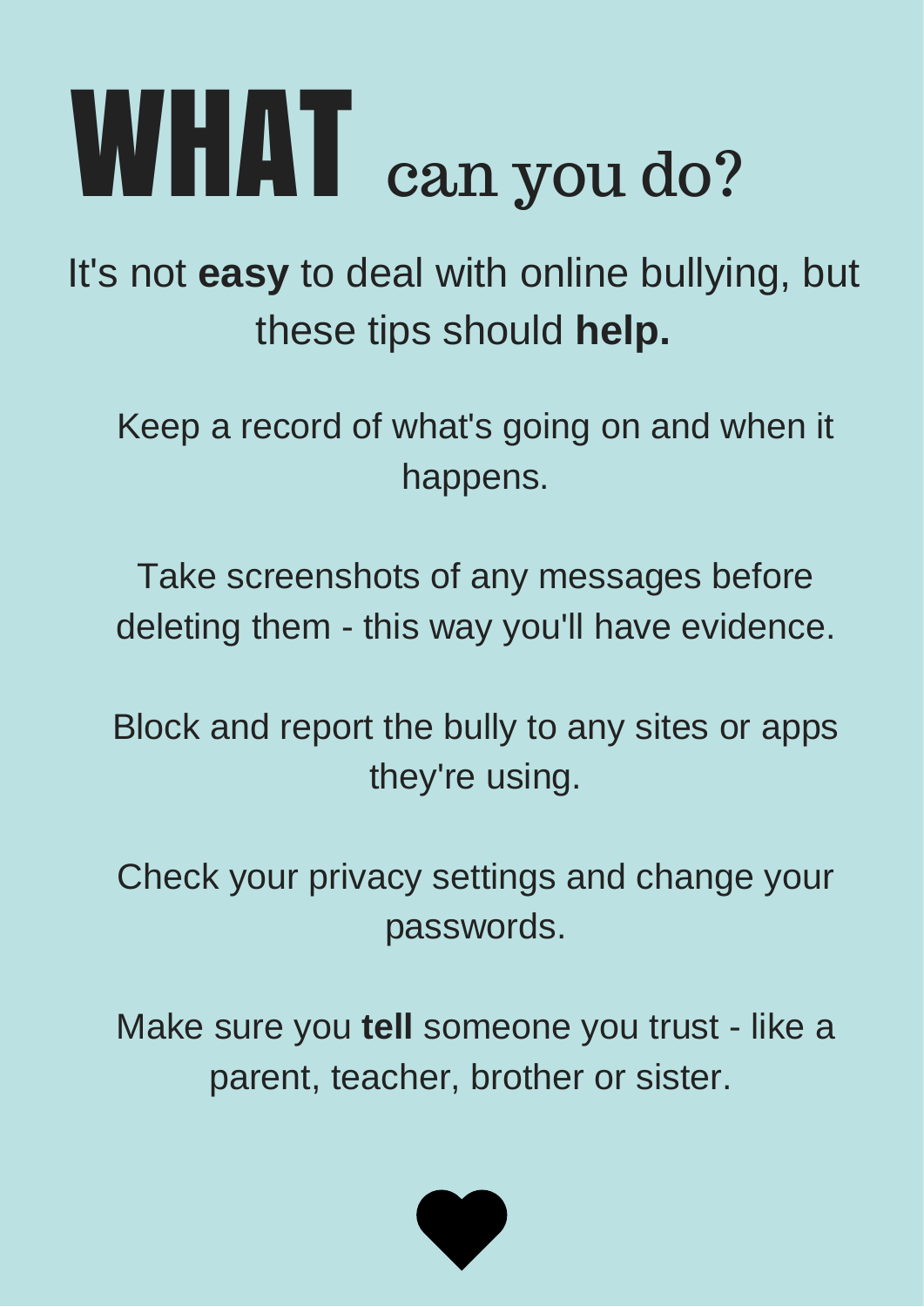

Some things aren't very helpful when it comes to dealing with bullies. Try to **avoid...**

**Replying** to bullies. They're hoping to get a reaction from you.

Keeping it to **yourself**. Your friends, family and teachers can only help if you let them.

**Sinking** to a bully's level. You could find yourself in trouble if you respond with rude messages of your own.

Getting **down** on yourself. It's hard, but try not to let bullying mess with your **confidence**.